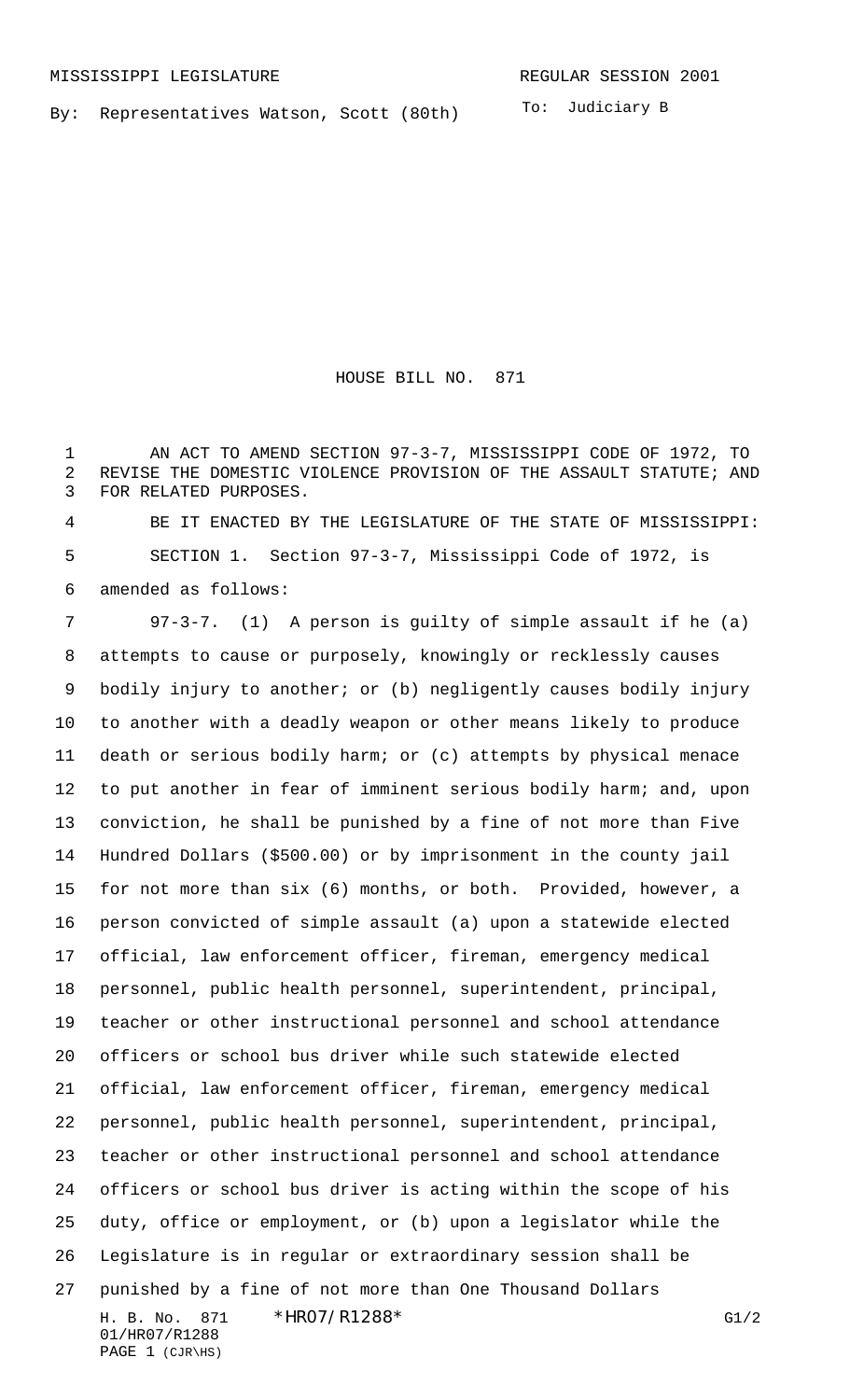(\$1,000.00) or by imprisonment for not more than five (5) years, or both.

 (2) A person is guilty of aggravated assault if he (a) attempts to cause serious bodily injury to another, or causes such injury purposely, knowingly or recklessly under circumstances manifesting extreme indifference to the value of human life; or (b) attempts to cause or purposely or knowingly causes bodily injury to another with a deadly weapon or other means likely to produce death or serious bodily harm; and, upon conviction, he shall be punished by imprisonment in the county jail for not more than one (1) year or in the penitentiary for not more than twenty (20) years. Provided, however, a person convicted of aggravated assault (a) upon a statewide elected official, law enforcement officer, fireman, emergency medical personnel, public health personnel, superintendent, principal, teacher or other instructional personnel and school attendance officers or school bus driver while such statewide elected official, law enforcement officer, fireman, emergency medical personnel, public health personnel, superintendent, principal, teacher or other instructional personnel and school attendance officers or school bus driver is acting within the scope of his duty, office or employment, or (b) upon a legislator while the Legislature is in regular or extraordinary session shall be punished by a fine of not more than Five Thousand Dollars (\$5,000.00) or by imprisonment for not more than thirty (30) years, or both.

H. B. No. 871 \*HR07/R1288\* 01/HR07/R1288 PAGE 2 (CJR\HS) (3) A person is guilty of simple domestic violence who commits simple assault as described in subsection (1) of this section against a family or household member who resides with the defendant or who formerly resided with the defendant, a current or former spouse, a person who has or has had a dating relationship with the defendant, or a person with whom the defendant has had a biological or legally adopted child and upon conviction, the defendant shall be punished as provided under subsection (1) of